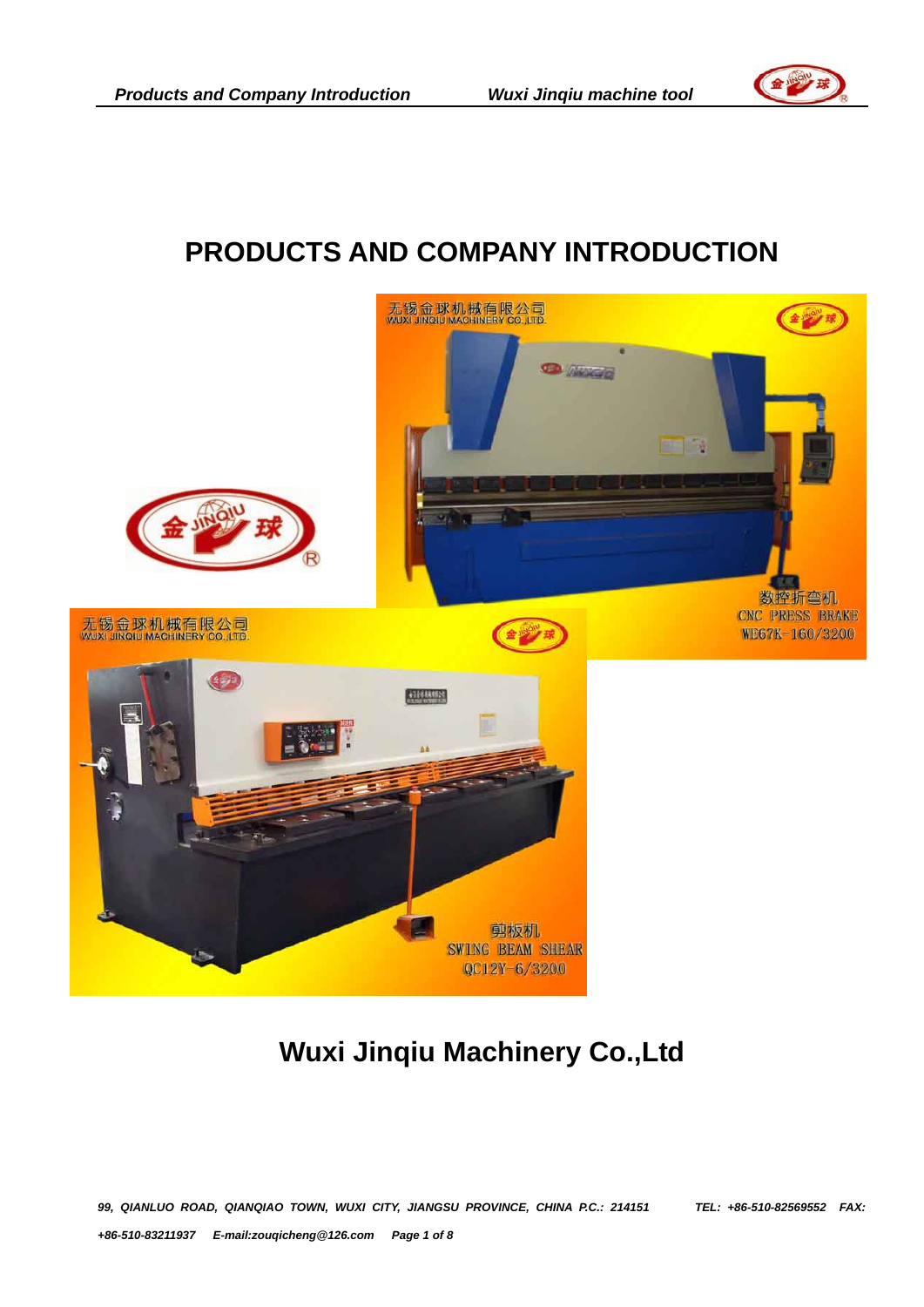

**Application:** 

**Hydraulic press brake machine: For bending sheet metal** 

**Material worked: Steel, Aluminum, and Copper** 

**Range: Table length: 1300 to 9000 mm (Single machine) Working force: 20 to 1600 tons** 



**Hydraulic shearing machine: For cutting sheet metal** 

**Material worked: Steel, Aluminum, and Copper** 

**Range:** 

**Table size: 2000 to 8000 mm Working range of the cutting thickness: up to 30mm** 

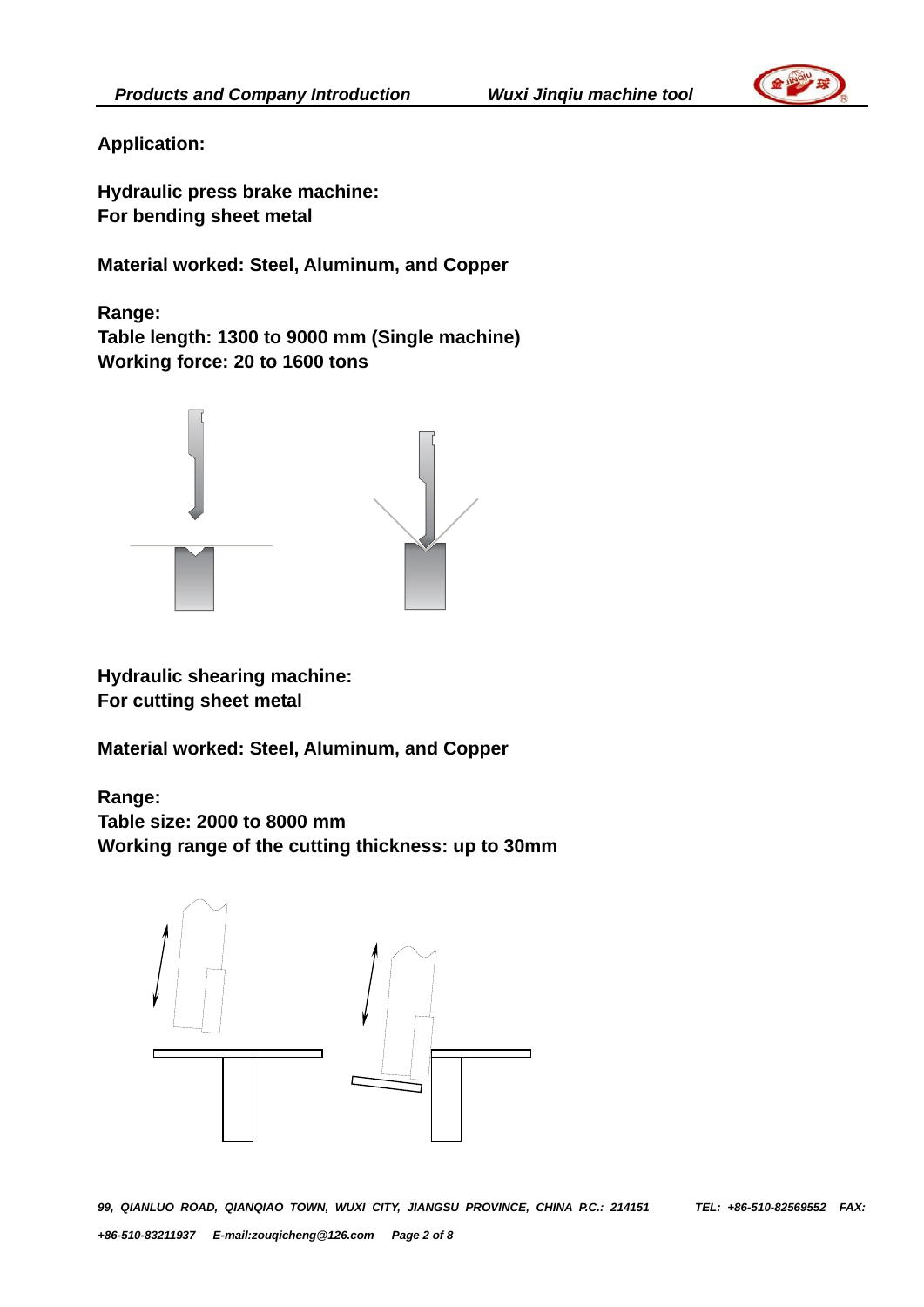

**Hydraulic Press brake** 

**Series WC67Y-- Standard hydraulic press brake, with forcing torsion bar.** 

**Series WC67K—NC hydraulic press brake, with torsion bar, with E20 Chinese NC control system or with Holland Delem NC system.(Y,X axis).** 

**Series WE67K—CNC electro-hydraulic synchro press brake, without torsion bar, with Holland Delem CNC control system(Y1,Y2,X,R axis).** 

**Series 2-WE67K—Multi-machine tandem CNC hydraulic press brake.** 

**Simple Technical data:** 

| Working | Length of<br>table (mm) | distance      | <b>Throat</b> | BeamStroke/       | Open    | <b>Main</b> |             |
|---------|-------------------------|---------------|---------------|-------------------|---------|-------------|-------------|
| force   |                         | between       | depth         | <b>Strocks</b>    | height( | motor       | weight(kg)  |
| (tons)  |                         | housings (mm) | (mm)          | $(mm)/(min^{-1})$ | mm)     | (kw)        |             |
| 20      | 1300~1500               | 1100          | 200           | 90/11             | 300     | 3           | 1780        |
| 40      | 2000~2500               | 1650~2050     | 200           | 100/10            | 300     | 4           | 2800~3500   |
| 63      | 2000~4000               | 1650~3200     | 250           | 100/10            | 320~335 | 5.5         | 3900~6500   |
| 80      | 2500~4000               | 2050~3200     | 250           | 100/10            | 350     | 7.5         | 6000~7500   |
| 100     | 2500~6000               | 2050~4800     | 320           | 100/8             | 365     | 7.5         | 6400~16600  |
| 125     | 3200~4000               | 2650~3100     | 320           | 150/8             | 415     | 7.5         | 8500~12000  |
| 160     | 3200~6000               | 2640~4800     | 320           | 200/6             | 480     | 11          | 10800~20400 |
| 200     | 3200~5000               | 2650~4000     | 320           | 200/3             | 510     | 11          | 16000~21000 |
| 250     | 3200~5000               | 2620~4000     | 400           | 250/3             | 560     | 15          | 17000~26600 |
| 300     | ~1000                   | 4000          | 400           | 250/3             | 560     | 22          | 27000       |
| 400     | 4000~6000               | $-4800$       | 400           | 320/2.5           | 630     | 30          | $-43000$    |
| 500     | 4000~7000               | 3100~4890     | 400           | 320/2.5           | 630     | 37          | ~168000     |
| 600     | ~10000                  |               | 400           | 320/2.5           | 630     | 45          | ~100000     |
| 800     | ~17000                  |               | 500           | 350/2             | 710     | 55          | ~110000     |
| 1000    | ~17000                  |               | 500           | 400/1.5           | 800     | 55          | ~135000     |
| 1200    | ~17000                  | 5600          | 500           | 450/1.5           | 800     | 75          | ~158000     |

**•** If you want to know more details, please contact us.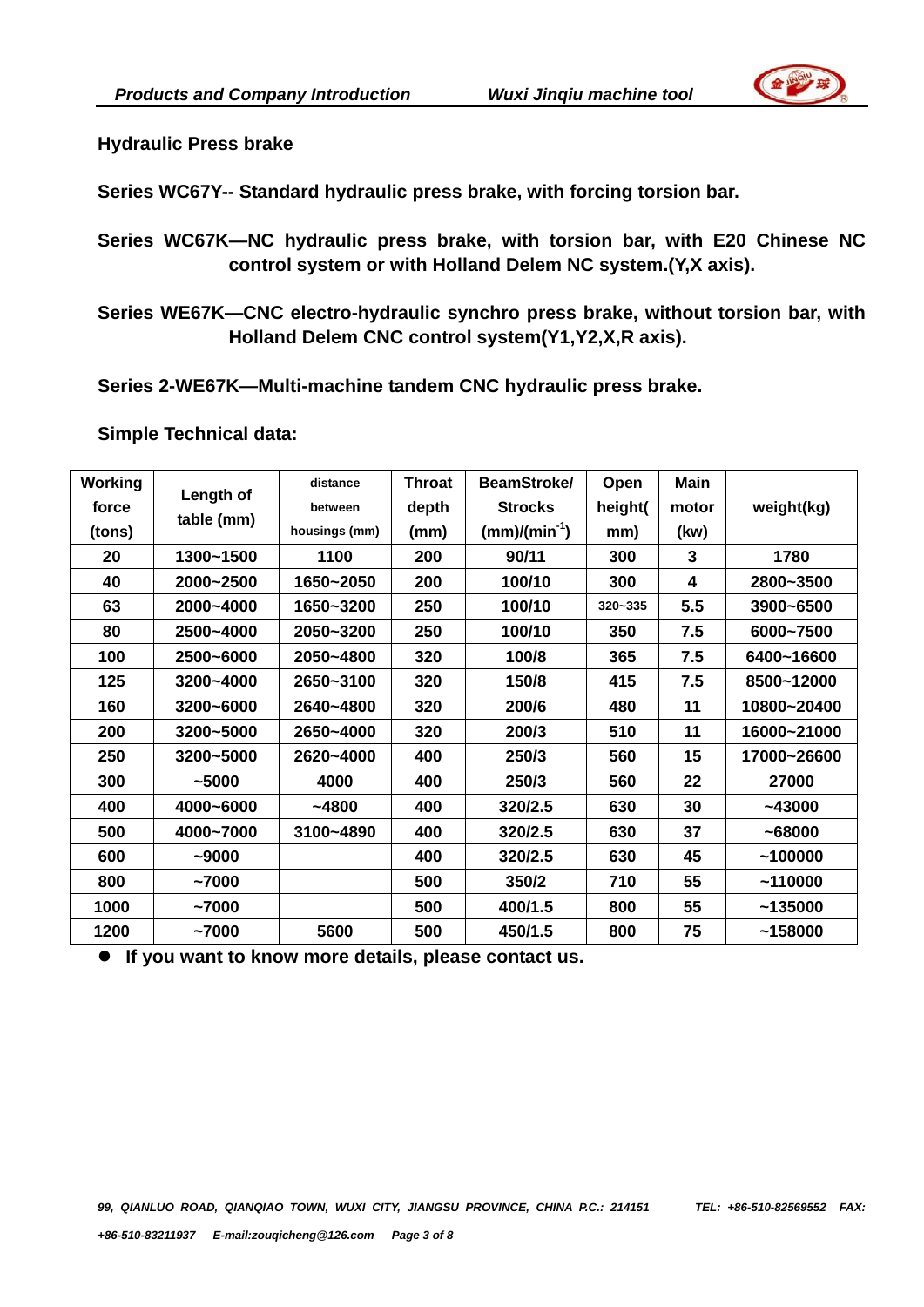

#### **Attachment: Some press brake photos**



*99, QIANLUO ROAD, QIANQIAO TOWN, WUXI CITY, JIANGSU PROVINCE, CHINA P.C.: 214151 TEL: +86-510-82569552 FAX: +86-510-83211937 E-mail:zouqicheng@126.com Page 4 of 8*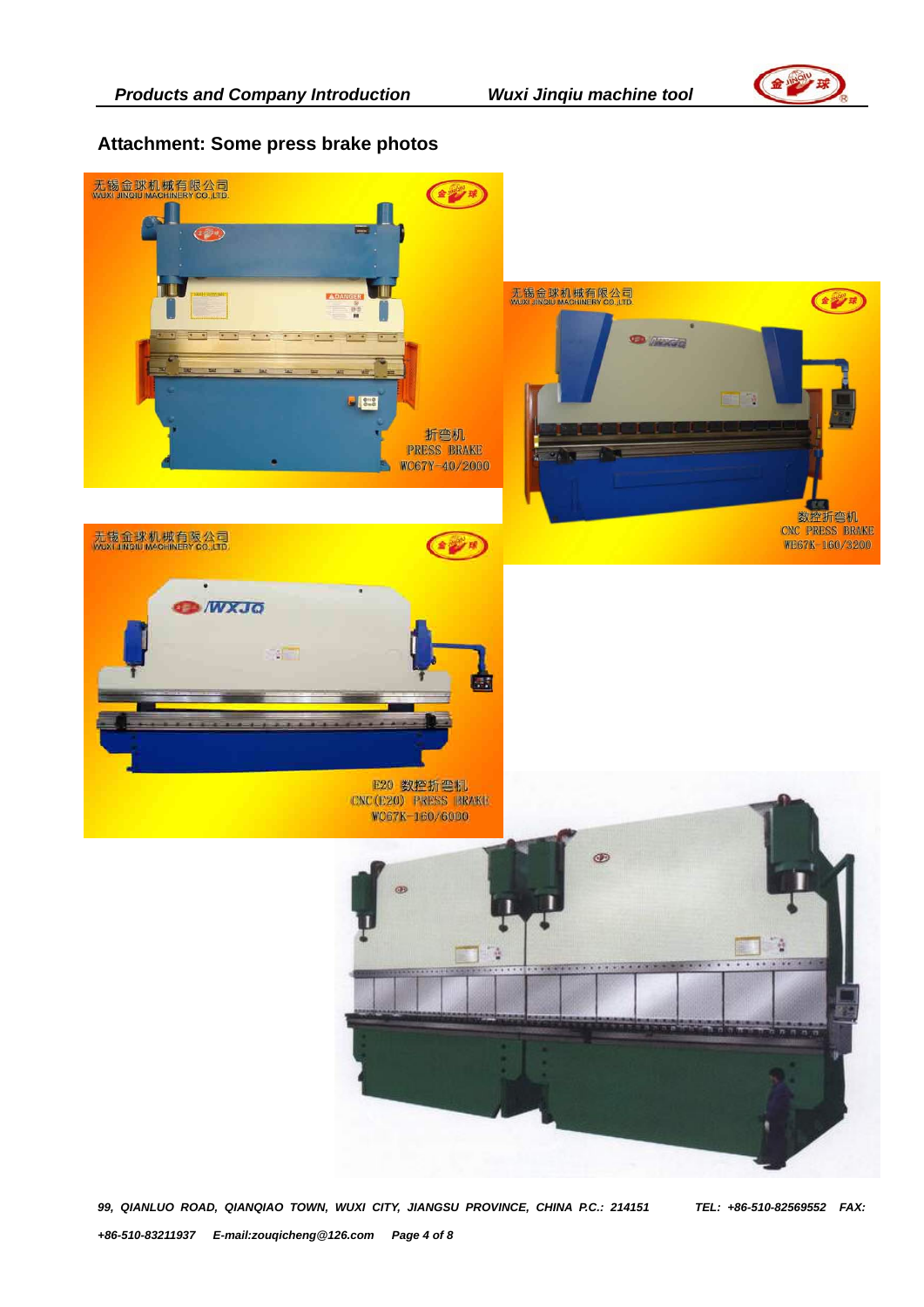

**Hydraulic Shear** 

**Series QC12Y -- Standard hydraulic swing beam shear.** 

**Series QC11Y -- Standard hydraulic guillotine type shear** 

- **Series QC12K NC hydraulic swing beam shear (with E20 Chinese NC control system or with Holland Delem NC system)**
- **Series QC11K -- NC hydraulic guillotine type shear (with E20 Chinese NC control system or with Holland Delem CNC system)**
- **Series QC12K-6X2500/3000 NC Front feed hydraulic swing beam shear (with E20 Chinese NC control system or with Holland Delem NC system)**

**Simple Technical data:** 

| <b>Thickness</b><br>(mm) | <b>Width</b><br>(mm) | Shear angle $(°)$  | Strocks $(min^{-1})$ | <b>Main motor</b><br>(kw) | weight(kg)  |
|--------------------------|----------------------|--------------------|----------------------|---------------------------|-------------|
| 4                        | 2000~4000            | 1.5                | $10 - 18$            | 7.5                       | 4000~7900   |
| 6                        | 2500~6000            | 1.5                | $7 - 18$             | $7.5 - 15$                | 5200~23000  |
| 8                        | 2500~6000            | $0.5 - 2$          | $6 - 30$             | $11 - 22$                 | 5300~25000  |
| 10                       | 2500~4000            | $1^{\circ}48'$ ~ 2 | $8 - 12$             | $15 - 18.5$               | 7400~14500  |
| 12                       | 2500~6000            | $1^{\circ}30'$ ~ 2 | $6 - 25$             | $15 - 30$                 | 7400~29000  |
| 13                       | 8000                 | $0.5 - 2$          | $6 - 20$             | 37                        | 48000       |
| 16                       | 2500~6000            | $0.5 - 2.5$        | $6 - 20$             | $18.5 - 37$               | 15~36000    |
| 20                       | 2500~4000            | 2.5                | $5 - 6$              | 37                        | 14000~25000 |
| 25                       | 2500~3200            | 3                  | $4 - 5$              | 37                        | 16500~26000 |
| 30                       | 2500                 | $0.5 - 3.5$        | $4 - 16$             | 55                        | 27000       |

If you want to know more details, please contact us.



*99, QIANLUO ROAD, QIANQIAO TOWN, WUXI CITY, JIANGSU PROVINCE, CHINA P.C.: 214151 TEL: +86-510-82569552 FAX: +86-510-83211937 E-mail:zouqicheng@126.com Page 5 of 8*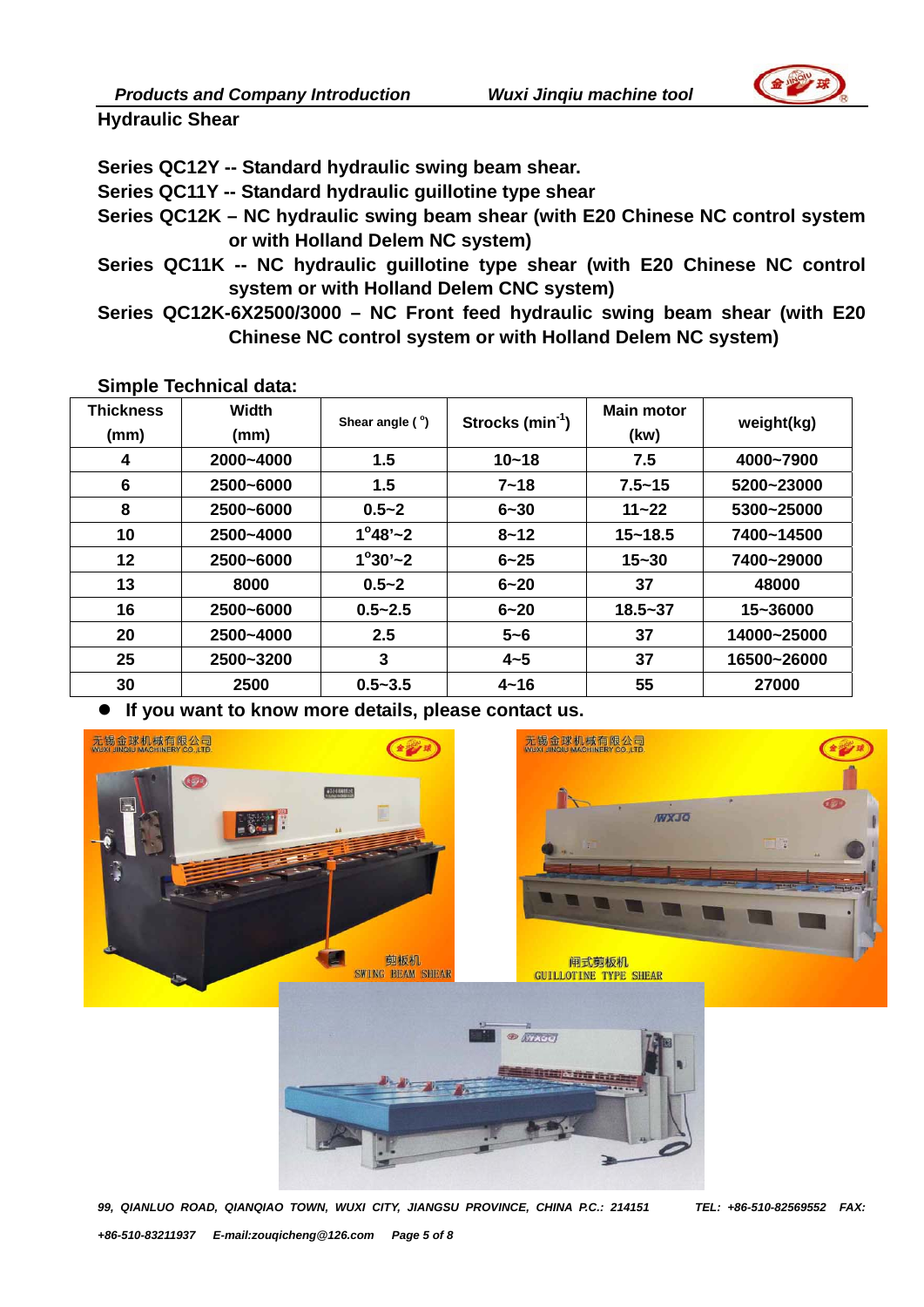



### **Introduction of Wuxi Jinqiu Machinery Co., Ltd.**

**Wuxi Jinqiu Machinery Co.,Ltd was established in 1969. It is one of China's first metal-forming machinery manufacturers, specialized in making sheet shearing and bending machines, which has developed and produced over 210 models of metal-forming equipment, and devotes itself to scientific research so as to hold first rank in same industry. Series "JINQIU" brand hydraulic press brake & hydraulic swing beam shear are designed and manufactured in conformity with DIN Standard. "Honoring Contract and keeping Promise" of Jiangsu Province for several years. At same time, It is the "High and New Technology Company" of Jiangsu Province. We obtained the certificates of ministerial and provincial superior quality products and certificates of new product of our country and the title of trustworthy quality products awared by Foundry and Metal forming Research Institute of our country for many times. The products have met great favour both domestic and overseas (e.g.Southeast Asia, and America, Middle-east etc.)** 

**We have the ISO9001 quality system certificate.** 

**Since 1994, We have started to use the Delem CNC control system and Bosch pump and valve.** 

**Company area: Our company has two parts, the new factory and the old one. It**  is about 43,000m<sup>2</sup> area in the new one, and the old factory has 22,000 m<sup>2</sup>.

**Total employees: 396 among them: R&D: 34 Administration: 82 Production: 233 QA/QC: 20 Others: 27** 

**Capacity: 800 units press brake and shears per year** 

*99, QIANLUO ROAD, QIANQIAO TOWN, WUXI CITY, JIANGSU PROVINCE, CHINA P.C.: 214151 TEL: +86-510-82569552 FAX: +86-510-83211937 E-mail:zouqicheng@126.com Page 6 of 8*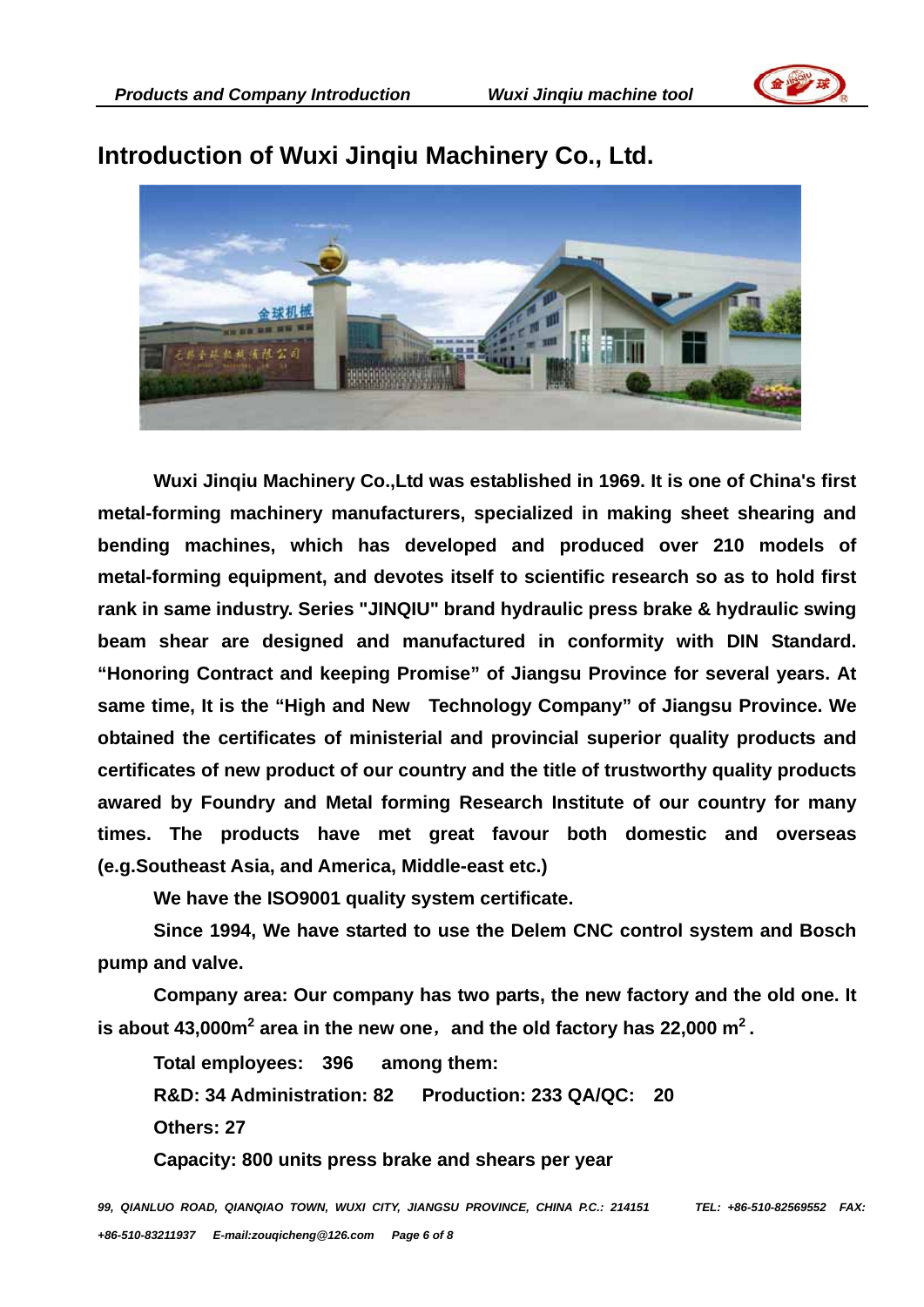*Products and Company Introduction Wuxi Jinqiu machine tool* 



**Production Value of press brake and shear: 80,000,000~100,000,000 RMB Products range: Press brake: 20 ~1600 T, length 1300~7000mm Shears: 4~30mm, length 2000~8000mm** 

**Some of our Export market:** 

**CYPRUS, CZECH REP. (Include SLOVAKIA)** 

**S. A. (include Botswana, Zimbabwe, Namibia, Mozambique, Swaziland and Lesotho** 

**AUSTRALIA,BANGLADESH** 

**CANADA,ECUADOR,SINGAPORE,** 

**SPAIN, U. S. A. , ENGLAND, DENMARK, FRANCE, COLOMBIA, CHILE, RUSSIA, VIETNAM Ect.** 

**SAUDI JORDANIAN FACTORY FOR TECHNICAL INDUSTRIAL MANSSOUR ABOUKHAMSEEN & PARTNERS ,KUWAIT AL FULAIJ & CO., DUBAI U. A. E. KEPLIC KUWAIT NATIONAL ELECTRICAL SYSTEM INDUSTRIES FZC U.A.E. ALFOUZ KUWAIT MIDCO EQUIPMENT LLC DUBAI - UNITED ARAB EMIRATES BA'AMER TRADING & CONT. EST. SAUDI ARABIA. LOOTAH INDUSTRIES U. A. E. KUWAIT FINANCE HOUSE**





*99, QIANLUO ROAD, QIANQIAO TOWN, WUXI CITY, JIANGSU PROVINCE, CHINA P.C.: 214151 TEL: +86-510-82569552 FAX:*